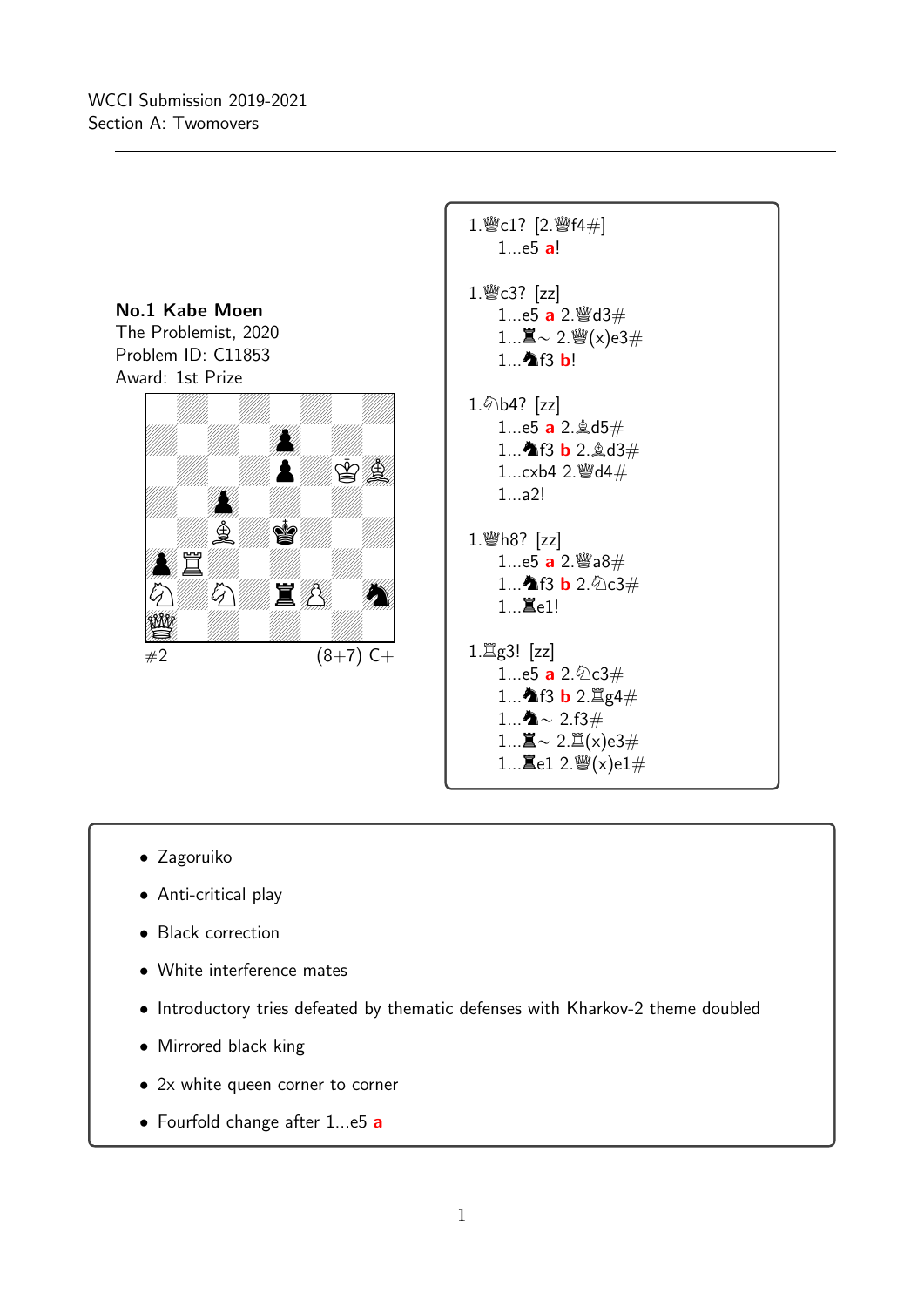

- Half-battery with additional battery formation
- Each  $\Phi$  acts as the front battery piece for two different batteries
- Changed mates
- Transfered mates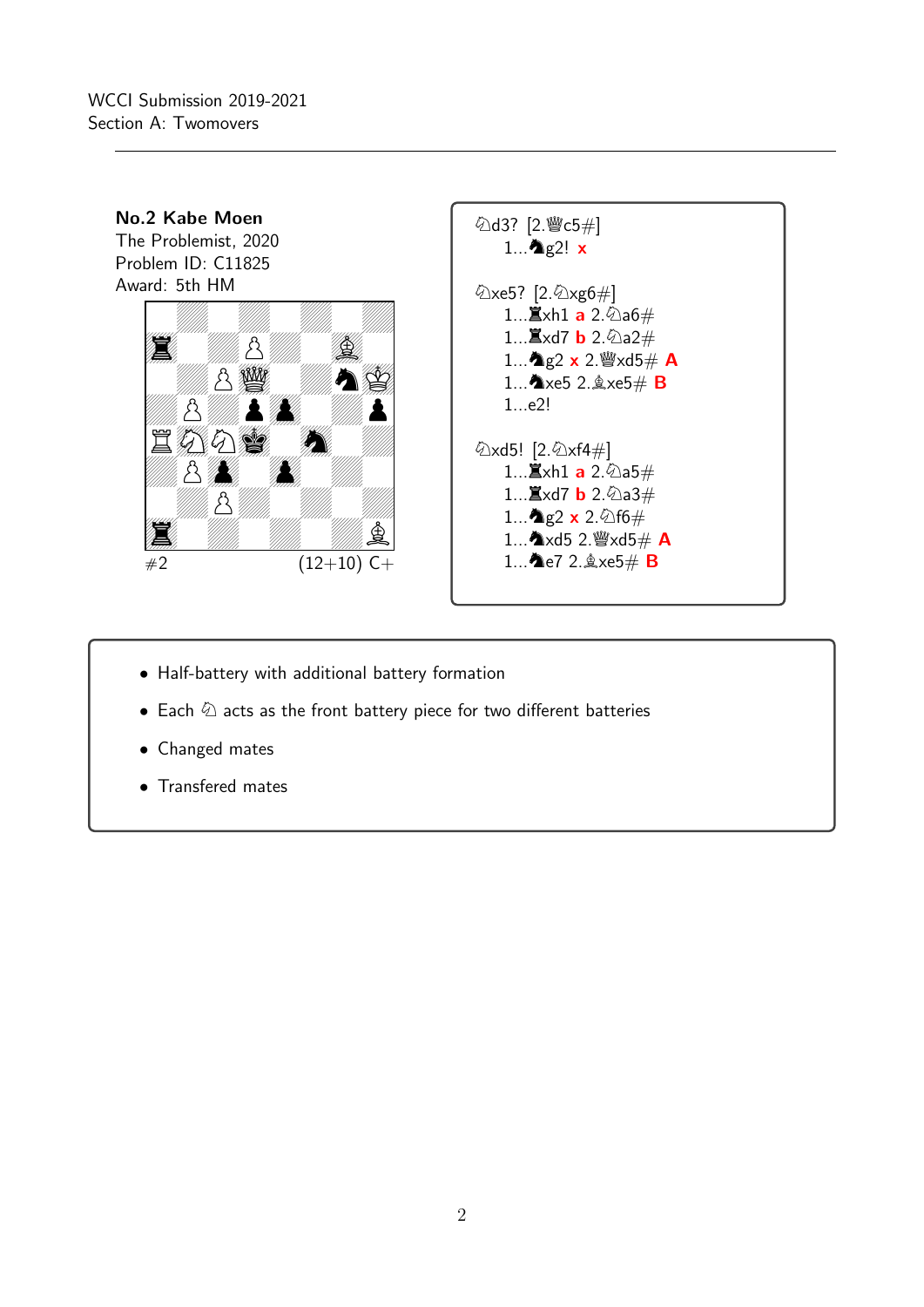

- Fourfold white queen Nowotny
- Cyclic double threats
- Two refutations by the black Queen
- No white pawns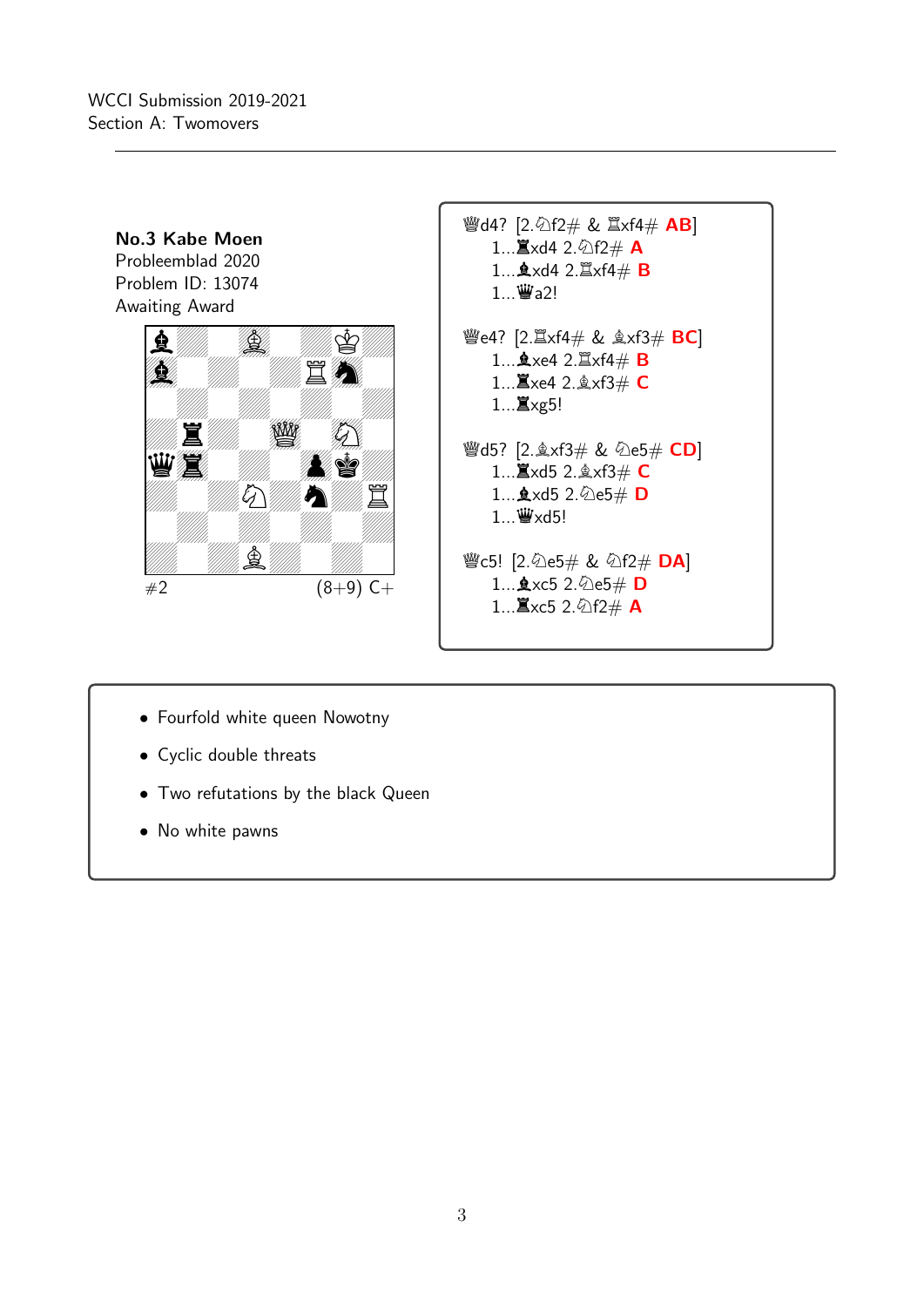WCCI Submission 2019-2021 Section A: Twomovers



- First realization of a masked Bristol and masked anti-Bristol. Form/anti-form.
- Kharkov-2 theme doubled
- Changed mates
- Pin mates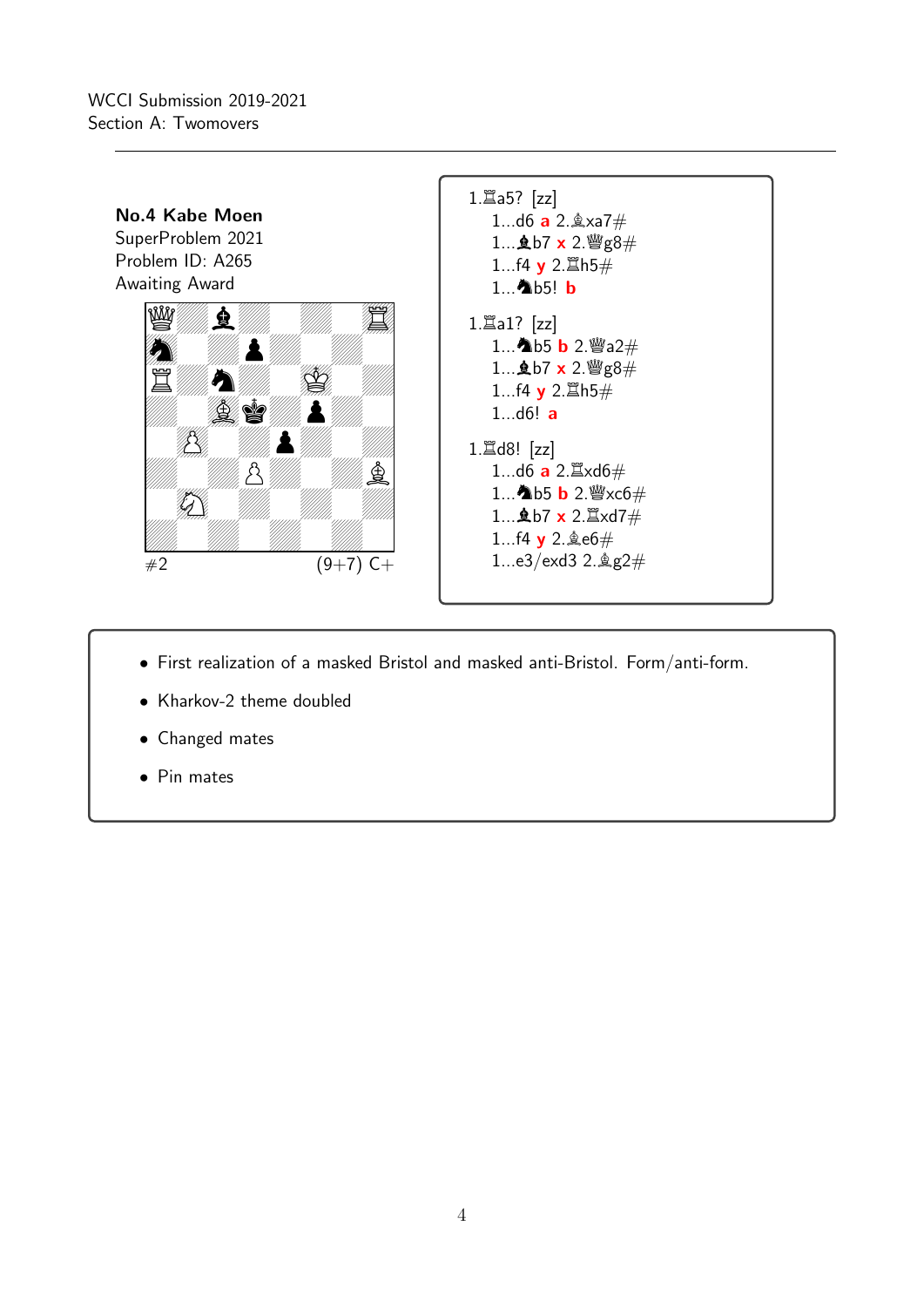

- First presentation of a double white queen anti-Bristol
- Ellerman-Makihovi doubled
- Mates on same square
- Changed mates
- Double pin-mate